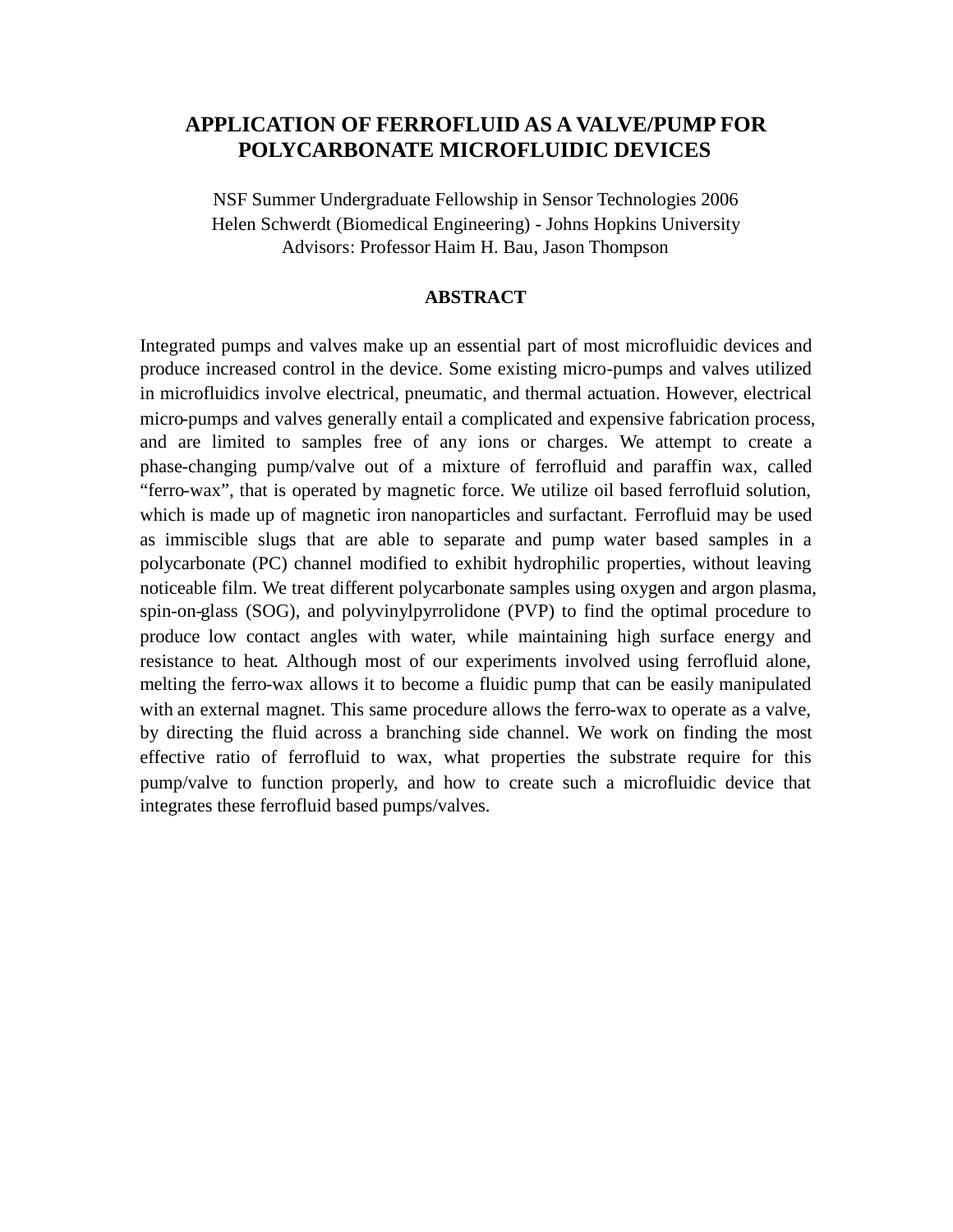# **TABLE OF CONTENTS**

| <b>1. INTRODUCTION</b>                                     | 34      |
|------------------------------------------------------------|---------|
| 2. BACKGROUND AND PRELIMINARY PROCEDURE                    | 4-7     |
| <b>3. SURFACE PROPERTIES OF CHANNEL SUBSTRATE</b>          | $7-14$  |
| <b>3.1 Observations</b>                                    | 7-8     |
| <b>3.2 Surface Treatment</b>                               | 8       |
| 3.3 Oxygen Plasma                                          | $9-10$  |
| 3.4 Argon Plasma                                           | 10      |
| <b>3.5 PVP</b>                                             | 11-13   |
| 3.6 Spin-on Glass                                          | 13-14   |
| <b>4. FUTURE APPLICATIONS OF FERROFLUID VALVE AND PUMP</b> | 14-16   |
| <b>4.1 Ferro-wax Valve</b>                                 | 14      |
| 4.2 Ferrofluid Pump                                        | $15-16$ |
| <b>5. RESULTS AND DISCUSSION</b>                           | 16      |
| <b>6. RECOMMENDATIONS</b>                                  | 16-17   |
| 7. ACKNOWLEDGEMENTS                                        | 17      |
| <b>8. REFERENCES</b>                                       | 17      |
|                                                            |         |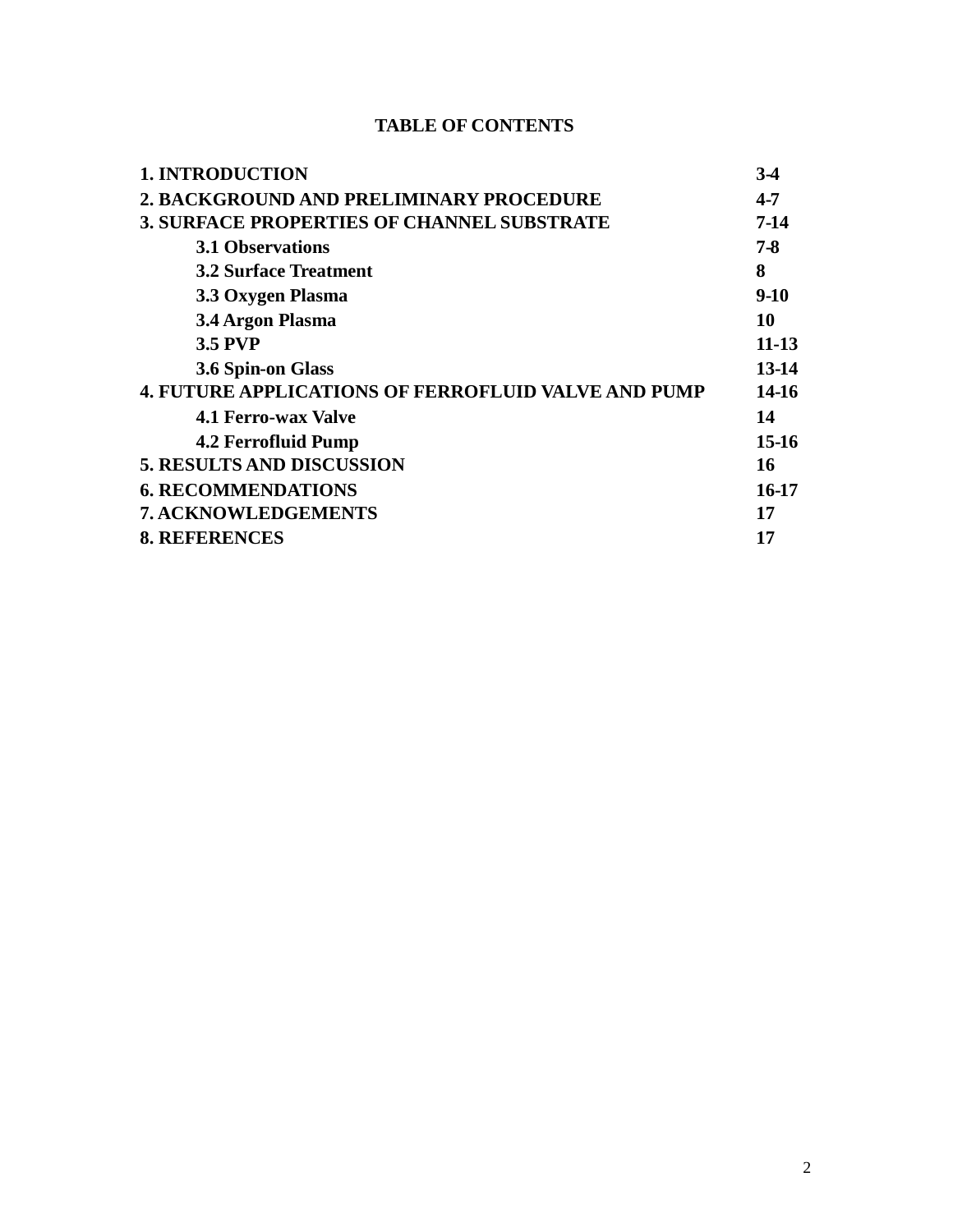#### **1. INTRODUCTION**

Microfluidics incorporates the study and application of precise control and manipulation of micro to nano liter volumes of fluid. Common materials that form the basis of microfluidic chips include silicon, polymers (PDMS, PMMA, PC), and glass. Handling liquids at a micro level differs greatly from a macro scale in that factors such as surface tension, energy, and fluidic resistance start to dictate the behavior of the fluid. Additionally, due to a low Reynold's number,

$$
\operatorname{Re}=\frac{\operatorname{v}_s L}{\operatorname{v}},
$$

where  $v_s$  denotes fluid velocity, L is the characteristic length of the channel, and v is kinematic fluid viscosity defined as

$$
v=\frac{\mu}{\rho},
$$

where  $\mu$  is the dynamic viscosity, and  $\rho$  is the fluid density, fluid flow remains laminar. Microfluidic chip applications include detection within a solution, biological assay operations (such as protein or DNA analysis), and Lab-on-a-Chip (LOC) systems.

Most microfluidic chips integrate pumps and valves in order to produce increased control of the device. Common microfluidic control elements utilize electromechanical or electrokinetic effects such as peristaltic micro-pumps, which are operated by piezoelectric disks [1], or an electromagnetic actuator for a microvalve [2]. However, such devices generally entail a complicated fabrication process and are uneconomical, and therefore a pump/valve that can be driven simply by a magnet is more favorable. Electrically actuated pump/valves limit the device's functionality by disallowing electrically sensitive samples from being tested; such as solutions containing a noticeable charge or pH. Another example of a micro-pump/valve is a hydrogel valve that closes as liquid approaches it because the liquid causes the hydrogel to swell and shut the chamber. The valve opens again when heated [3]. An example of a liquid phase change valve is one that closes as a liquid is cooled below its freezing temperature and opens when heated [4]. In our experiments we chose polycarbonate (PC) because it is an inexpensive, transparent, biocompatible material that is easily machined into chips. Additionally, surface treatments of PC, an essential part of our design, necessitate less complicated procedures than those of other polymers.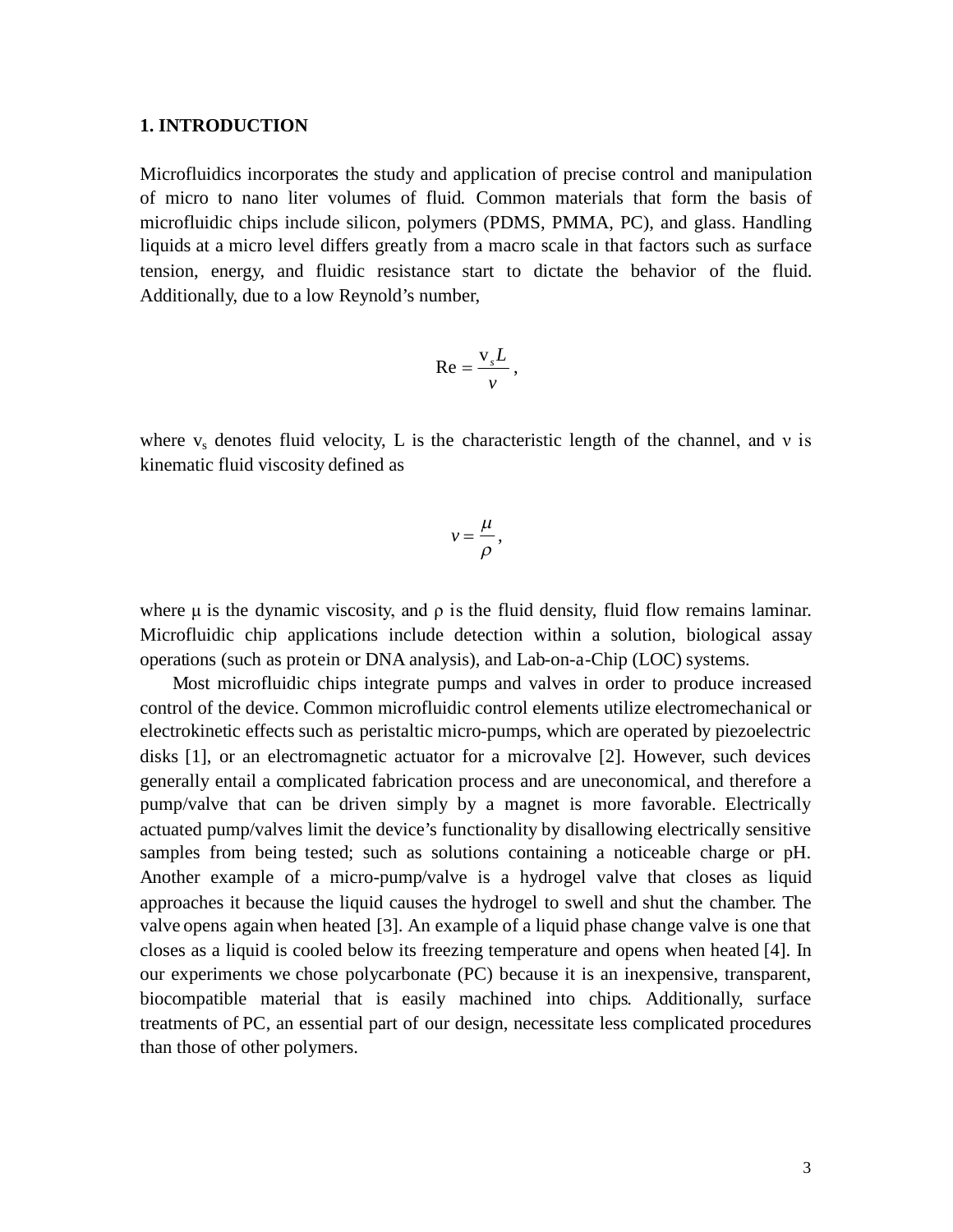

*Figure 1. Hydrogel valves in microfluidic channels (left) [3]. Figure 2. Ferrofluid valve controlled by rotating magnet and stationary magnet (right) [5].*

#### **2. BACKGROUND AND PRELIMINARY PROCEDURE**

Part of the ferro-wax valve/pump we employ consists of an oil based ferrofluid, a magnetic fluid consisting of nanoparticles of 5% magnetic solid mixed with a 10% surfactant and 85% carrier, manufactured by FerroTec Corp (Lot#F021606A). The nanoparticles of ferrofluid behave like molecules in a paramagnetic gas, where in the absence of a magnetic field, the particles are randomly oriented [6]. When a magnetic field is applied, the tendency for dipole moments to align with field lines is somewhat overcome by thermal agitation. Magnetization of ferrofluid can be described by the following equations

$$
\frac{M}{\Phi M_{\rm d}} = \coth \alpha - \frac{1}{\alpha} \equiv L(\alpha) \,,
$$

$$
\alpha = \frac{\pi}{6} \frac{\mu_0 M_d H d^3}{kT}
$$

,

where  $\Phi$  is the volume fraction of magnetic solids ( $\pi$ nd<sup>3</sup>/6), M is the magnetization of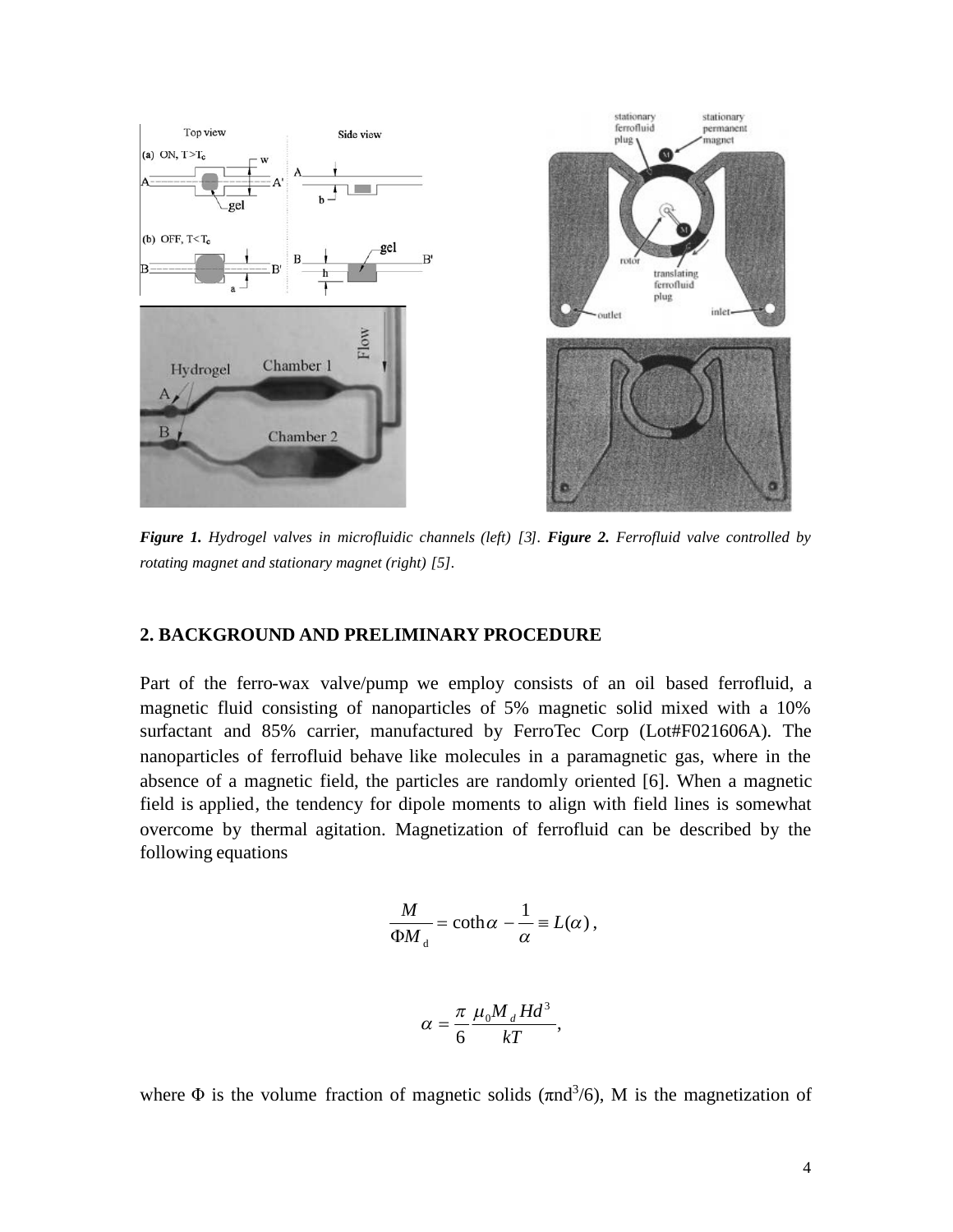ferrofluid (A m<sup>-1</sup>), M<sub>d</sub> is the domain magnetization of the particles (A m<sup>-1</sup>), L( $\alpha$ ) is the Langevin function, d is the particle diameter  $({\sim}10 * 10^{-9}$  m), H is the applied magnetic field (A m<sup>-1</sup>), k is Boltzmann's constant (1.38  $*$  10<sup>-23</sup> N m K<sup>-1</sup>), T is the absolute temperature (degrees Kelvin), and  $\mu_0$  is the permeability of free space  $(4\pi * 10^{-7} \text{ H m}^{-1})$ . The ferrofluid exhibits saturation magnetization at  $L(\alpha) = 1$ . There are two mechanisms by which ferrofluid magnetization relaxes after modification of the applied field. Relaxation can take place by particle rotation in the liquid, which is represented by a Brownian rotational diffusion time  $\tau_B$ . *Extrinsic superparamagnetism*, where the Brownian mechanism dominates, occurs when

$$
\frac{\tau_{N}}{\tau_{B}} >> 1
$$

It may also occur by rotation of the magnetic moment within the particle, which is known as the Néel mechanism, with a time constant,  $\tau_N$ . *Intrinsic superparamagnetism*, where the Néel mechanism dominates, occurs when

$$
\frac{\tau_{\scriptscriptstyle N}}{\tau_{\scriptscriptstyle B}} << 1
$$

Microfluidic devices have employed the use of ferrofluid in the past for various applications. Some noteworthy examples include using ferrofluid to mix different solutions as well as to guide proteins or other molecules. Oil based ferrofluid is an attractive substance, as it is cheap, easily manipulated, immiscible with aqueous solutions, and conforms to the shape of the channel geometry.

The other portion of our valve/pump is made up of ordinary paraffin wax (Acros Organics, Lot#A017441501), such as may be found in birthday candles. This wax helps resolve any leakage difficulties ferrofluid has by itself. At room temperature the wax will remain solid and operate as an exemplary seal in most channels, and when heated above 50ºC its melted form combined with ferrofluid can be easily repositioned along a channel with an external magnet.



Ferrofluid by itself may also function as a pump and ideally we would like to make a train of fluids separated by immiscible slugs, propagated by one magnet. However, with this mechanism leakage issues need to be considered.

*Figure 3. Ferrofluid in vial, with square magnet on side.*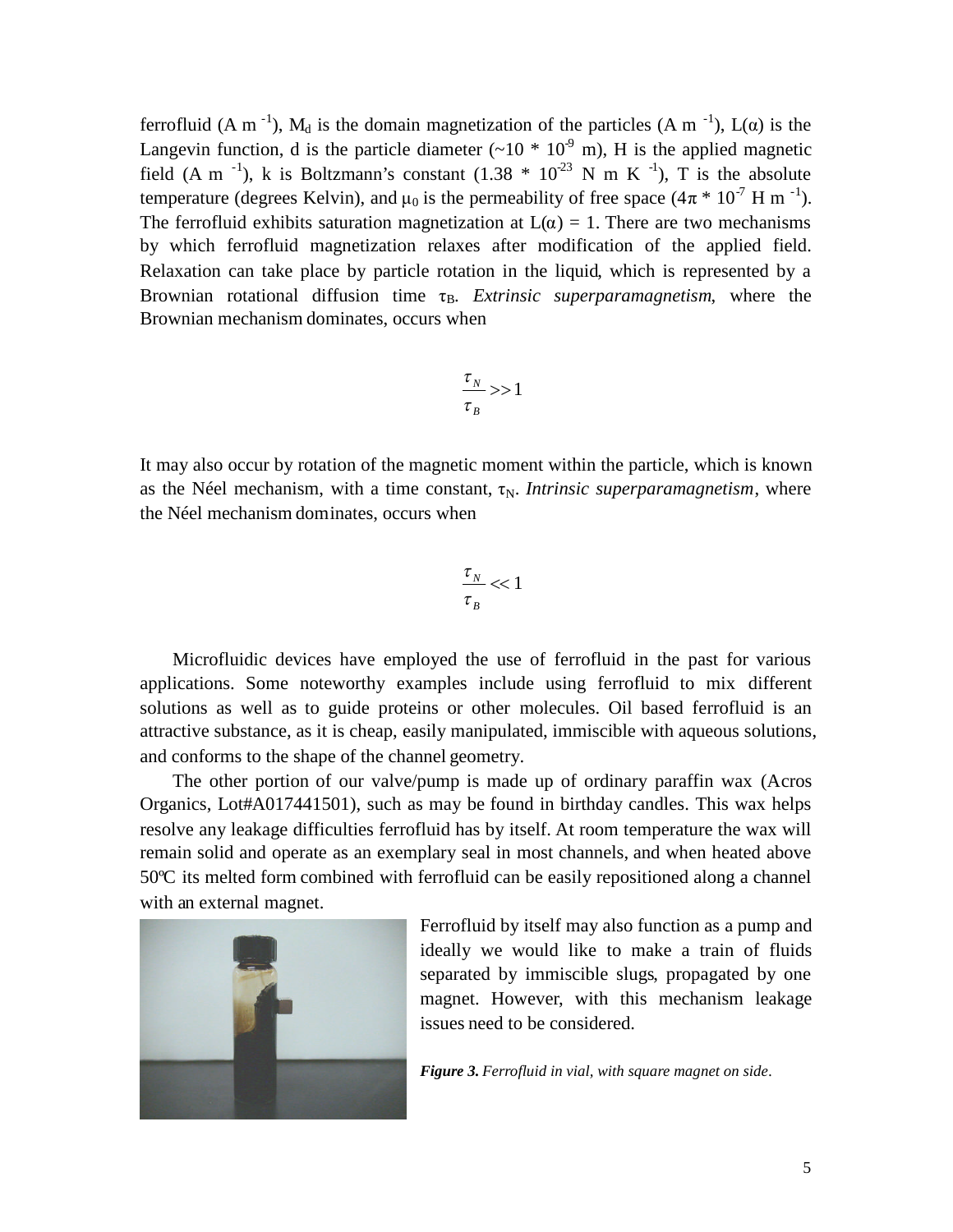

*Figure 4. Fluid train prototype design.*

To create ferro-wax we heated paraffin wax pellets on a Thermolyne hotplate at 50ºC to 80°C. When the pellets had melted, we added ferrofluid and stirred the solution. We then let the ferro-wax cool and examined the stiffness of the solid for different ratios of ferrofluid and wax.



*Figure 5. Ferrowax (wax : ferrofluid) solidified to shape of an external ring magnet at different mix ratios.*

We tested ferrofluid and ferro-wax separately in glass capillaries to observe their pumping capability at the macro scale. The glass capillaries had square cross sections of approximately 2.2 mm on a side. Water was placed in between ferrofluid slugs and dyed liquids were used to note any leakage. Samples were inserted into the tube using a syringe and a magnet was placed directly above the surface of the channel. Advancing the slugs at slow velocities showed clean pumping action with no observable film or leakage. However, at faster speeds, we detected traces of film and some leakage.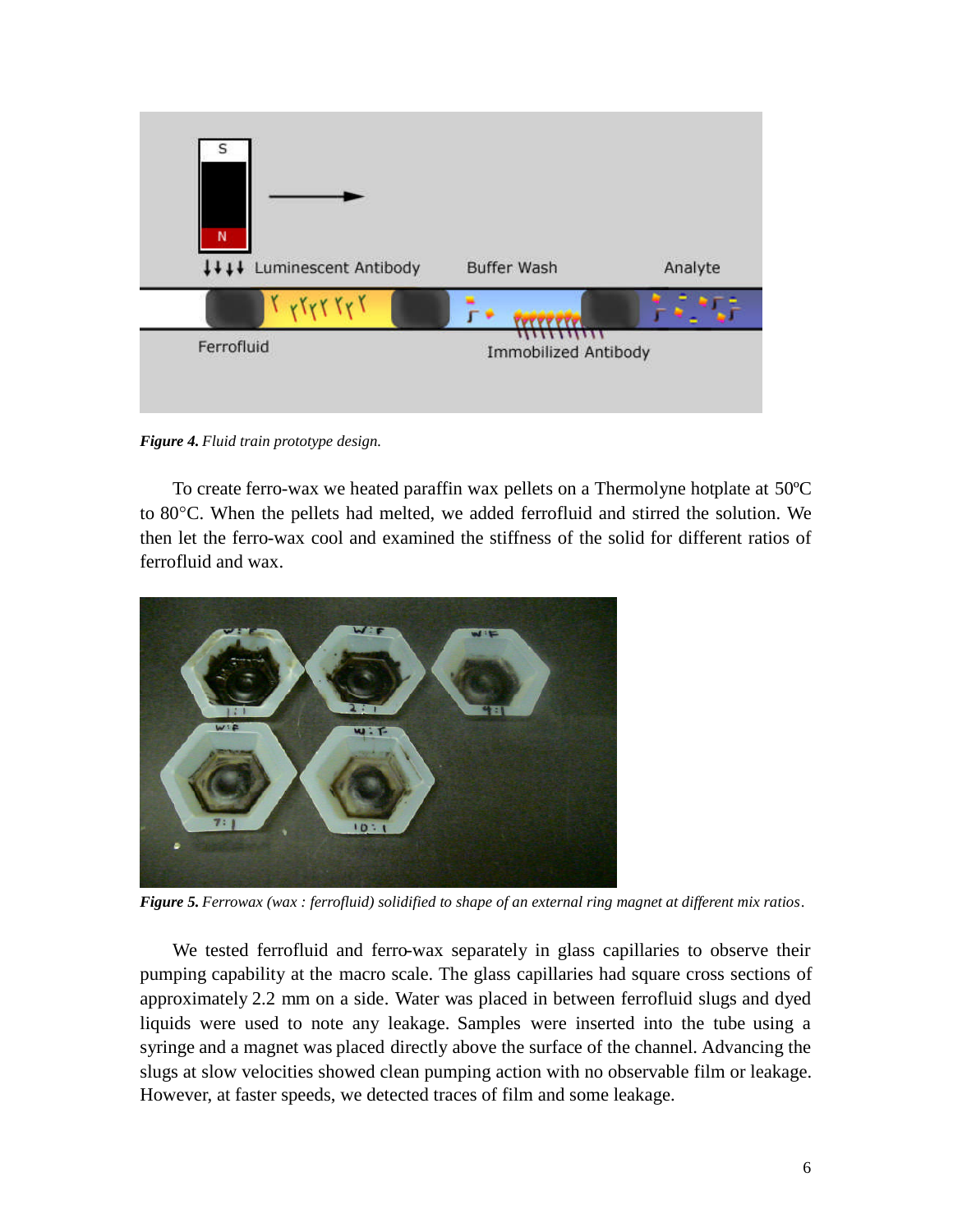

*Figure 6. Ferro-wax was inserted between two dyed aqueous solutions in a square shaped glass capillary and controlled by a magnet as shown above. The device was placed on top of a heating plate at 85ºC.*





*Figure 7. Ferrofluid slugs propagated by a magnet, separating dyed aqueous liquids. One magnet controlling one ferrofluid slug (top left). One magnet propagating two ferrofluid slugs (top right). One magnet propagating 3 ferrofluid slugs (left), magnet and last ferrofluid slug not shown.*

### **3. SURFACE PROPERTIES OF CHANNEL SUBSTRATE**

## **3.1 Observations**

We used contact angle estimates of water droplets as a measurement of hydrophilicity/hydrophobicity on the surfaces of glass, polycarbonate without any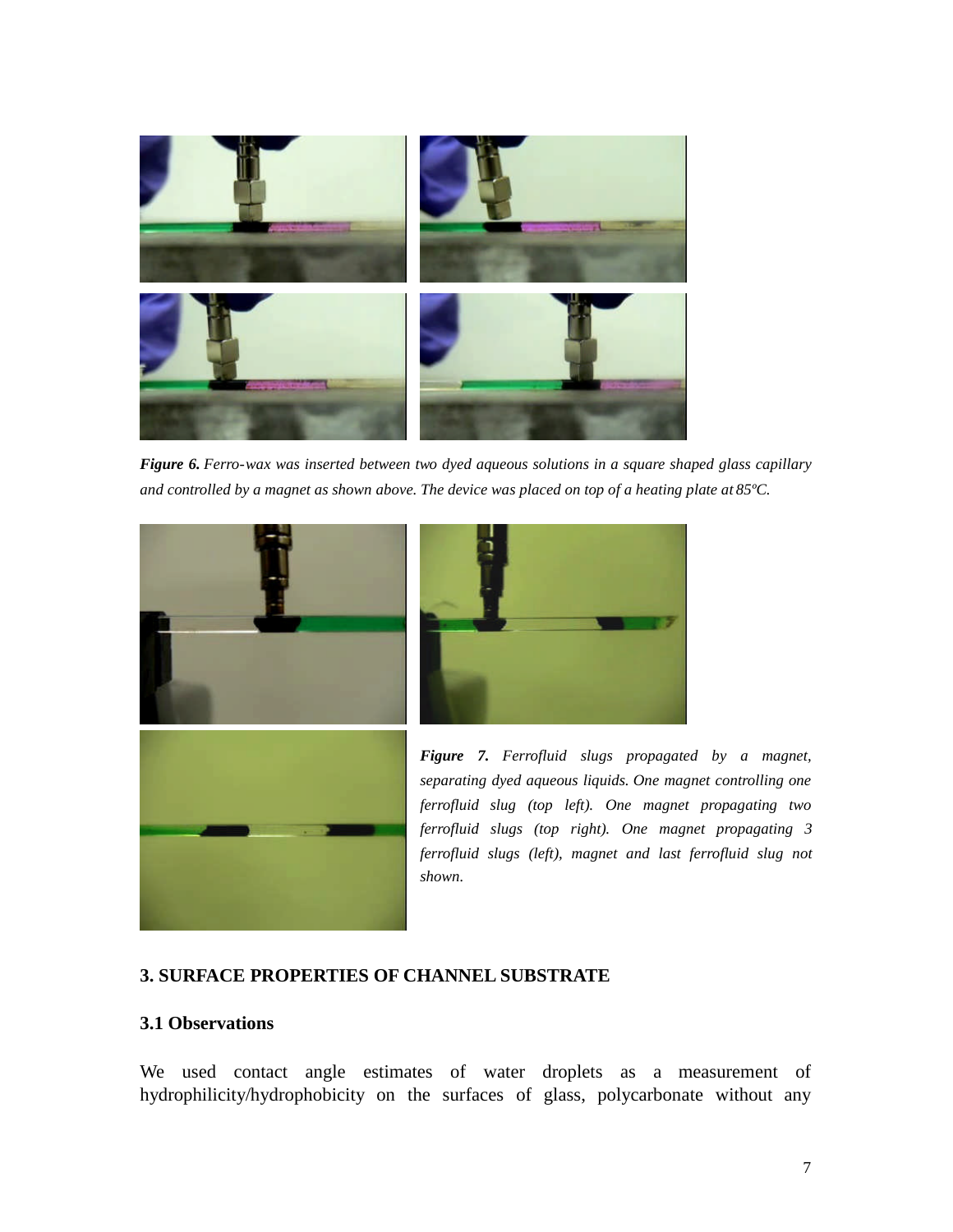treatment, and polycarbonate with various surface modifications. Polycarbonate and glass retain contact angles of about 80°, and 35° respectively [7]. Higher contact angles correspond to more hydrophobic materials whereas hydrophilic surfaces express low contact angles. Ferrofluid slugs in hydrophilic channels, such as glass, left no observable film during slow movement. However, in hydrophobic substrates, such as polycarbonate, apparent film deposition occurred.



*Figure 8. Contact angle differences can be observed on PC (left) vs glass surfaces (right).*



*Figure 9. Because of differences in wetting properties of PC vs glass, ferrofluid floats above the surface on glass, creating a thin film of water underneath, and preventing a film from depositing (right). However, this is not the case for PC (left).*

## **3.2 Surface Treatment**

To make the channels fabricated in polycarbonate hydrophilic, such that ferrofluid slugs matched or surpassed the pumping action in glass tubes, we tested treatments by oxygen and argon plasma, PVP (polyvinylpyrrolidone), and SOG (spin-on-glass). Some issues arising with plasma treatment include complications with bonding. Bonding is a process in which a PC chip containing milled channels and another flat piece of PC are pressed together and heated to generate an enclosed microfluidic chip. Presently, our procedure for PC bonding involves the use of a bonding press in which chips must be heated to 145ºC. However, plasma treatments are reversed at temperatures higher than approximately 50ºC [8]. Therefore, some research and experiments were conducted to bond PC chips at low temperatures.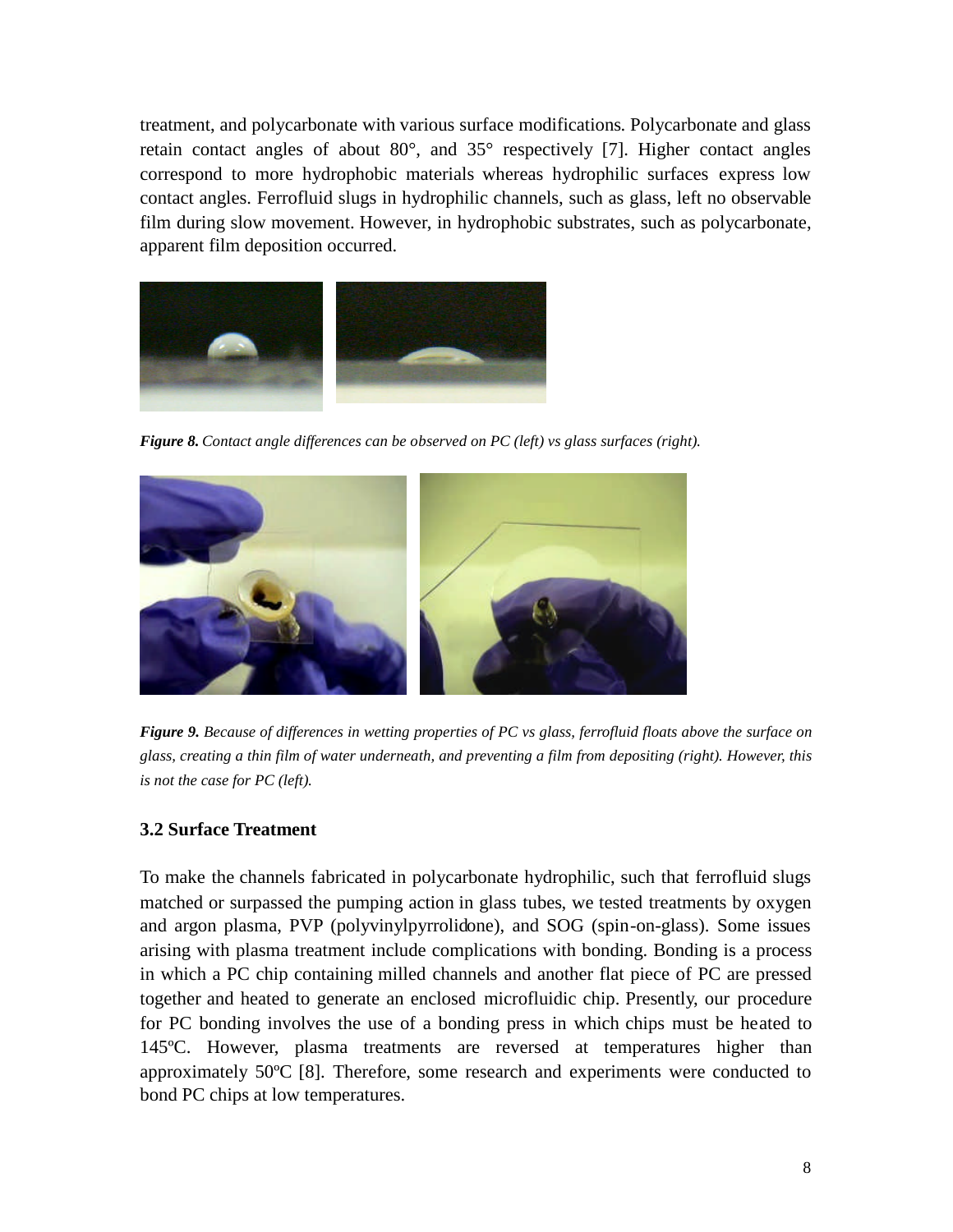#### **3.3 Oxygen Plasma**

Oxygen plasma activation can yield surface contact angle measurements of 10º or less on PC [8]. However, difficulties arise from its limited stability towards washing, heating, and time extent of maintaining these low contact angles. Basic plasma treatment settings include power (watts), gas flow rate (sccm), and duration of treatment. At the most intense settings, corresponding to the highest W/F (power : flow rate) ratio, modified PC could be stored up to six months in aluminum foil before contact angles approached 20º [8].



*Figure 10. Water droplets on oxygen plasma treated PC surface (50 W, 10 minutes, 3 sccm).*

We tested our PC chips at various settings and our results agreed with earlier studies. Higher W/F ratios resulted in the lowest contact angles and greatest resistance to washing with ethanol. Our initial best two treatment settings were found to be 270 W, 3 sccm, for 3 minutes (W/F = 90), and 406 W, 3 sccm, for 3 minutes (W/F = 133). However, the latter treatment slightly melted the chip. In later PC channel treatments, to test our ferrofluid pump, we would use power in the range of 300-350 W for 3-5 minutes at the same flow rate. We based our conclusions on how hydrophilic a particular treatment was by visually estimating contact angles with the aid of a protractor. However, using too much power for extended periods warped the shape of the PC because higher power introduces more heat that can begin to melt the chip.

Finally we applied this treatment to a PC chip with a channel about 800x800 μm and fixed it to another piece of treated PC using a vice (to avoid thermally bonding the chip and maintain previous plasma treatments) to observe ferrofluid and dyed water in the modified channel. Ferrofluid surrounded by aqueous solutions left no noticeable film or leakage when manipulated carefully and slowly by an external magnet. Successful pumping action was also observed.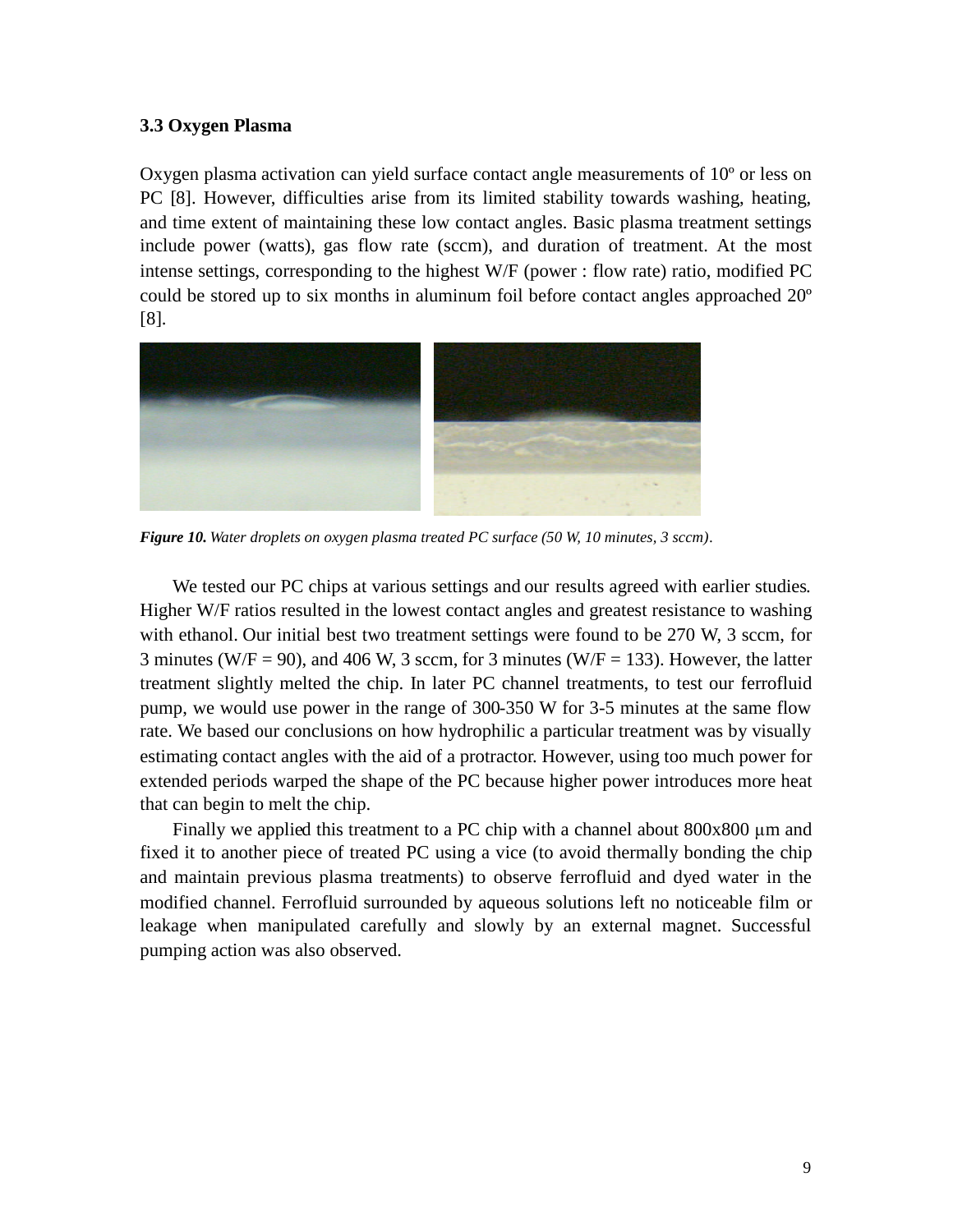

*Figure 11. Oxygen plasma treated PC channels, bonded temporarily by vice. Ferrofluid guided by external magnet, surrounded by aqueous dyed liquid.*

## **3.4 Argon Plasma**

Argon plasma activates the surface of PC with physics similar to oxygen, and was performed in the same machine with comparable settings. However, Ar plasma does not activate the surface as well as oxygen and therefore film deposition was an issue. Water contact angles on argon plasma treated PC have been measured to be around 47º [9].



*Figure 12. Argon plasma treated PC channels, temporarily bonded by a vice. Ferrofluid deposited some film, especially when moved at faster speeds.*

Argon and oxygen plasma together have been used to successfully bond silicon to PC and is known to increase adhesion properties on the surface of PC [10]. Argon by itself has been shown to improve adhesion of PC to  $SiO<sub>2</sub>[11]$ . However, both of these methods were ineffective in PC-to-PC bonding in our experiments.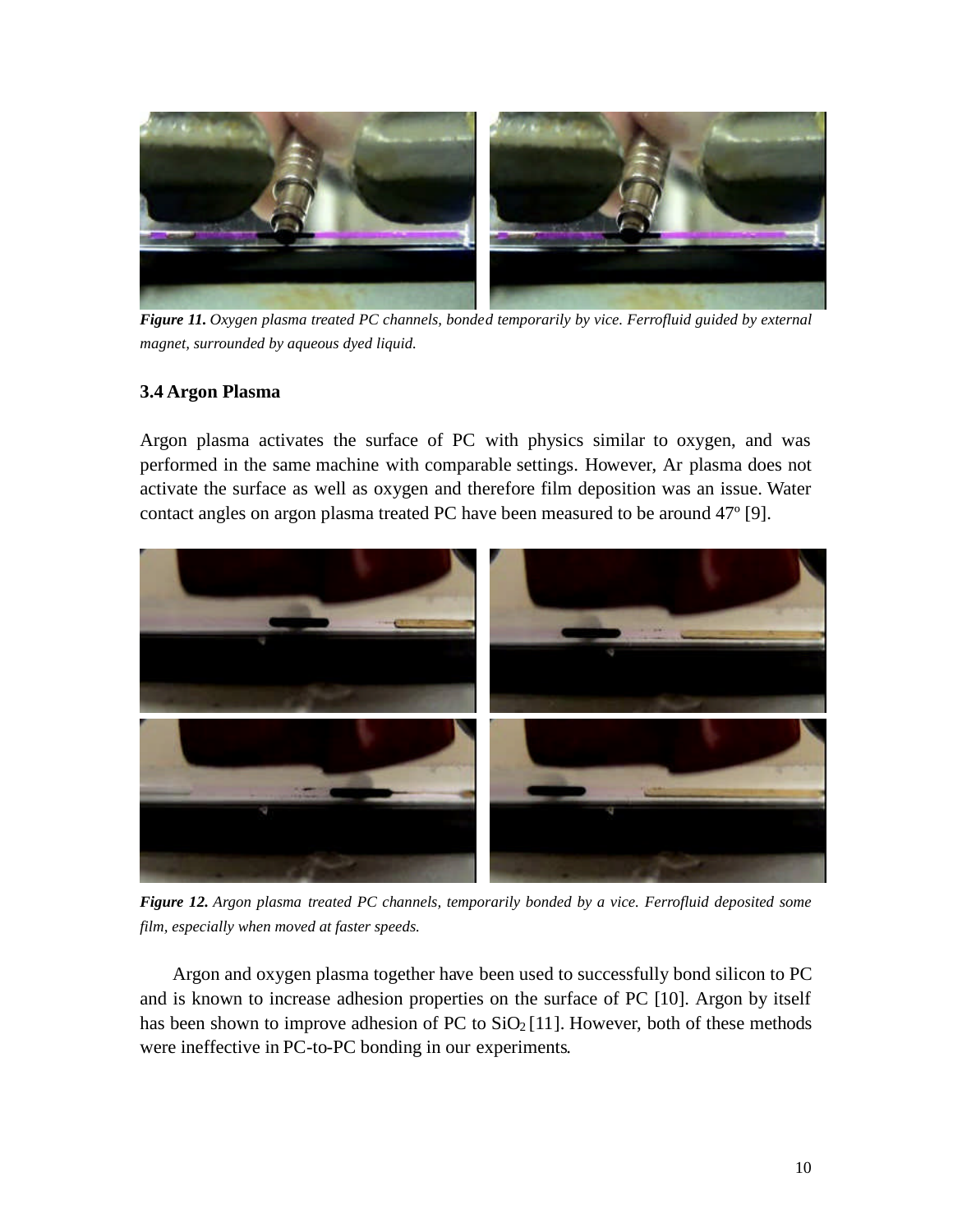## **3.5 PVP**

PVP (polyvinylpyrrolidone) is a polymer material used in many biomedical applications because of its biocompatibility within the human body [9]. It is used in toothpaste and can even be eaten in some cases. A powder form of PVP (Fluka K90, EC No. 2018004) was combined with water to form a homogeneous solution  $(1\%, w/v)$ . This solution can be used to further enhance the hydrophilic properties of a surface. Without previously activating PC, the PVP solution will not adhere to the surface because of its hydrophobicity. Therefore, in order to obtain a wetting surface, argon plasma (50 W, 5-10 minutes) was used to activate the surface, and afterwards, the chips were dipped in PVP solution a few times. Spinning the chips guaranteed a thin layer through the channel and on the surface. To dry and let the PVP solidify on the surface, the chips were heated at 50ºC for approximately one hour.



*Figure 13. Water droplets on PVP coated PC surface.*

We observed the cleanest pumping action of ferrofluid between aqueous solutions with this treatment. Furthermore, pumping multiple slugs of ferrofluid was possible with PVP coated PC channels. With previous treatments, our attempts to create a pumping mechanism with multiple immiscible slugs and one ferrofluid slug controlled by a magnet failed due to leakage across slugs not influenced by the magnetic field.



*Figure 14. Pumping action of one ferrofluid slug in argon treated, and PVP coated channel.*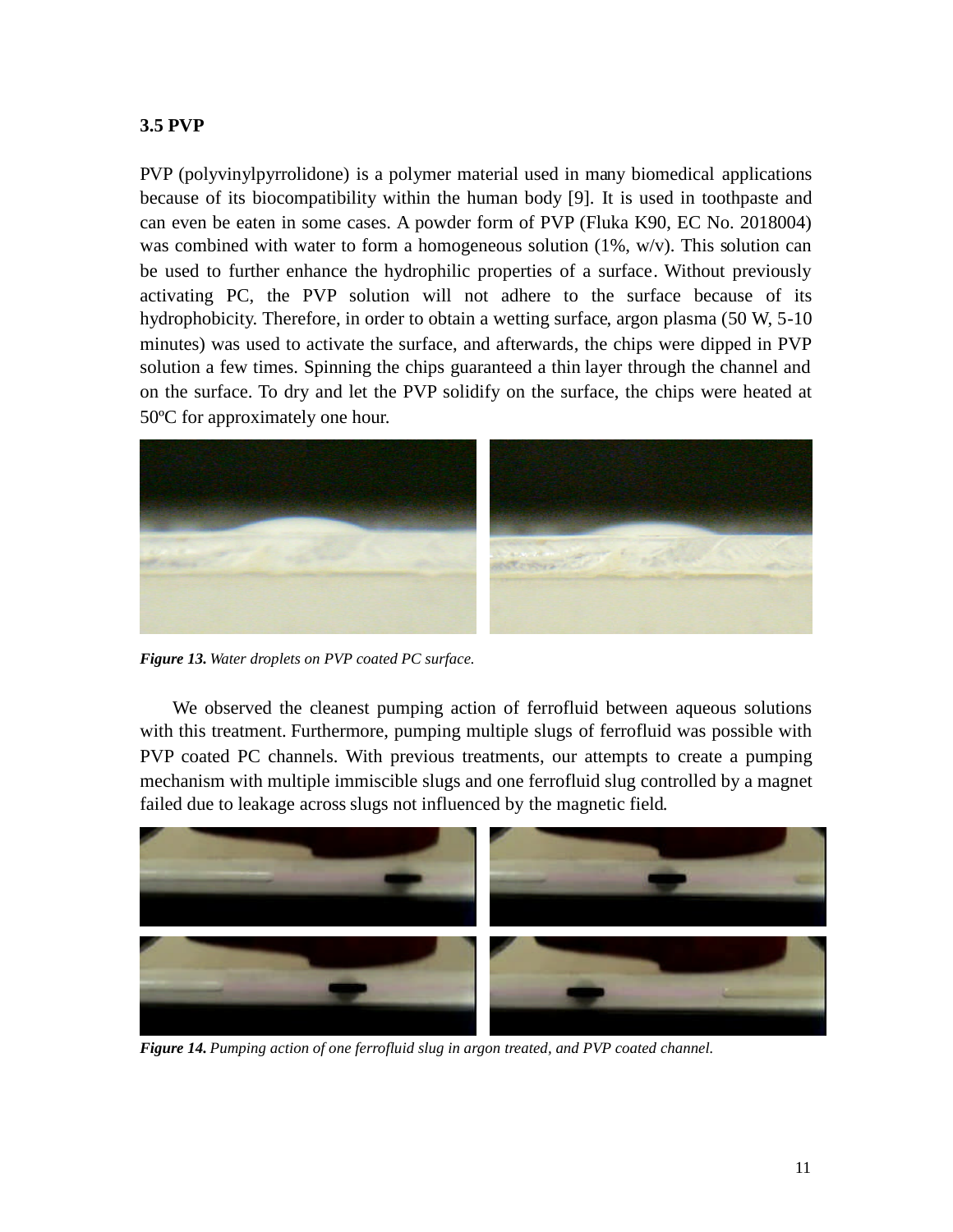

*Figure 15. One magnet pumping 2 ferrofluid slugs and 3 water slugs in same channel as above.*

A method of temporarily activating the surface of PC was by application of acetone prior to dipping in the PVP solution. Although acetone eats through PC, depending on the amount applied, PVP creates a coating that seems to cover pores and dents smoothly. Additionally with the acetone application, hydrophilic modification of a microfluidic channel in PC can be achieved following thermal bonding of the PC chips.



*Figure 16. Drilled channel in regular PC, no modifications (top). Acetone applied in same channel for 5 seconds and air dried (top right). Acetone applied again and 5 seconds later, PVP solution inserted, then heated at 50ºC for 15 minutes (right). 20x magnification.*



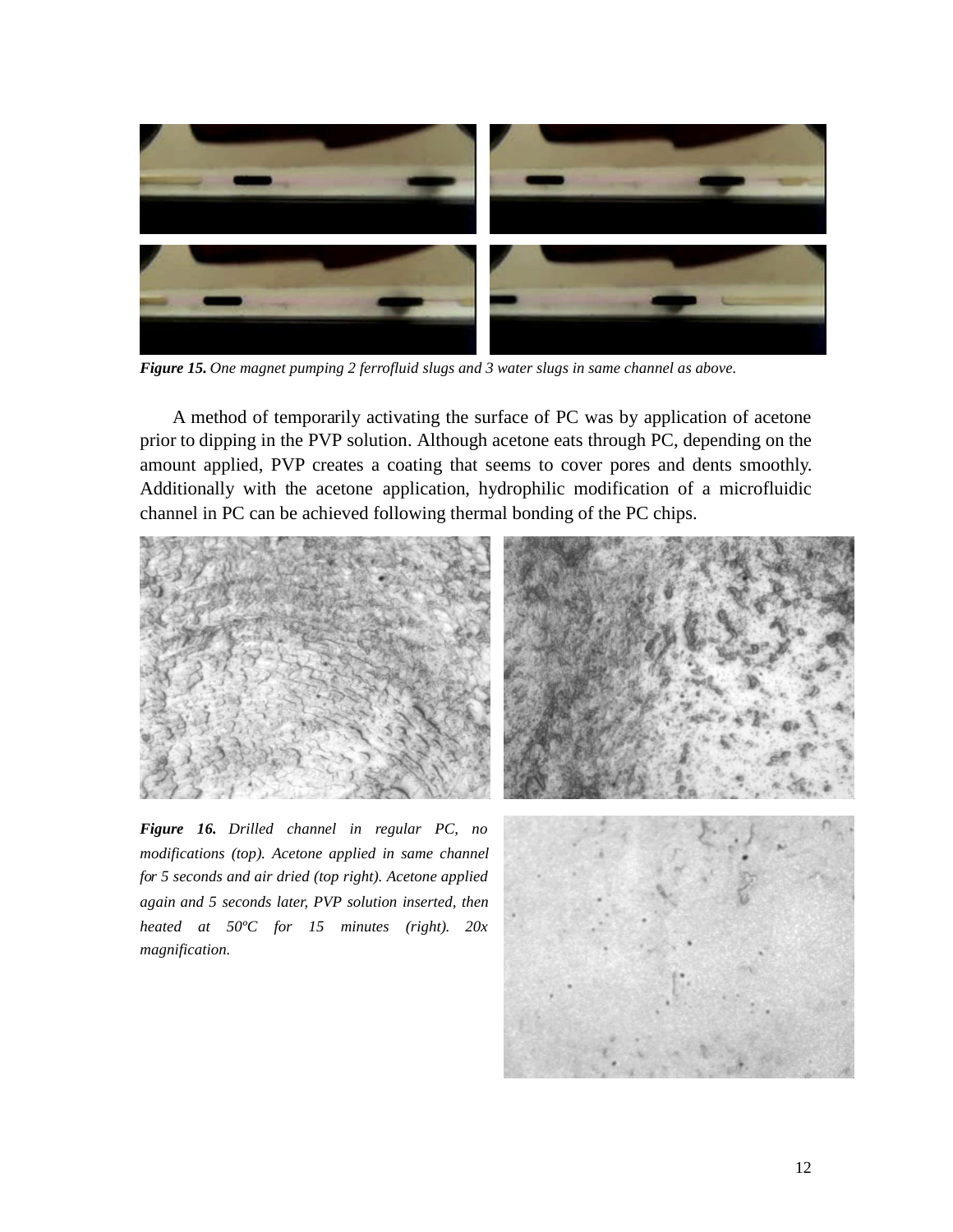

*Figure 17. Same channels as above in order: unmodified, acetone applied, PVP treatment (from left to right). 2x magnification*

A potential low temperature bonding approach for PC was found by directly bonding PVP dipped, argon plasma treated PC chips, and pressing them together with 300 lbf at 50ºC. Although the seal in between the PC chips was very weak, the bond successfully enclosed the channel. Additional modifications could be made to better fasten the PC microfluidic chip following PVP sealing, such as screwing or taping the two pieces together.

Another possible low temperature bonding technique was to wet both surfaces with acetone and immediately press them together, before acetone could evaporate. This could be done at room temperature. However, complications arose in attempting to apply enough acetone on both sides of PC while simultaneously shielding the modified channels.

#### **3.6 Spin-on Glass Treatment**

Spin-on glass (SOG) is mainly used to coat silicon wafers with hard films of pure  $SiO<sub>2</sub>$ and was generously donated to us by Filmtronics (silicate, 700A). Generally SOG is cured at temperatures of 750ºC to 1000ºC, and thin coats of 1000Å-1500Å are applied in order to avoid cracking. However, polycarbonate surfaces were heated up 140ºC to prevent warping the PC. SOG was pipetted on to the PC surfaces and spun in order to create an even, thin layer (1600 rpm, 30 seconds). The PC was heated gradually to 140ºC (about 30-45 minutes to heat) and maintained at this temperature for about 90 minutes.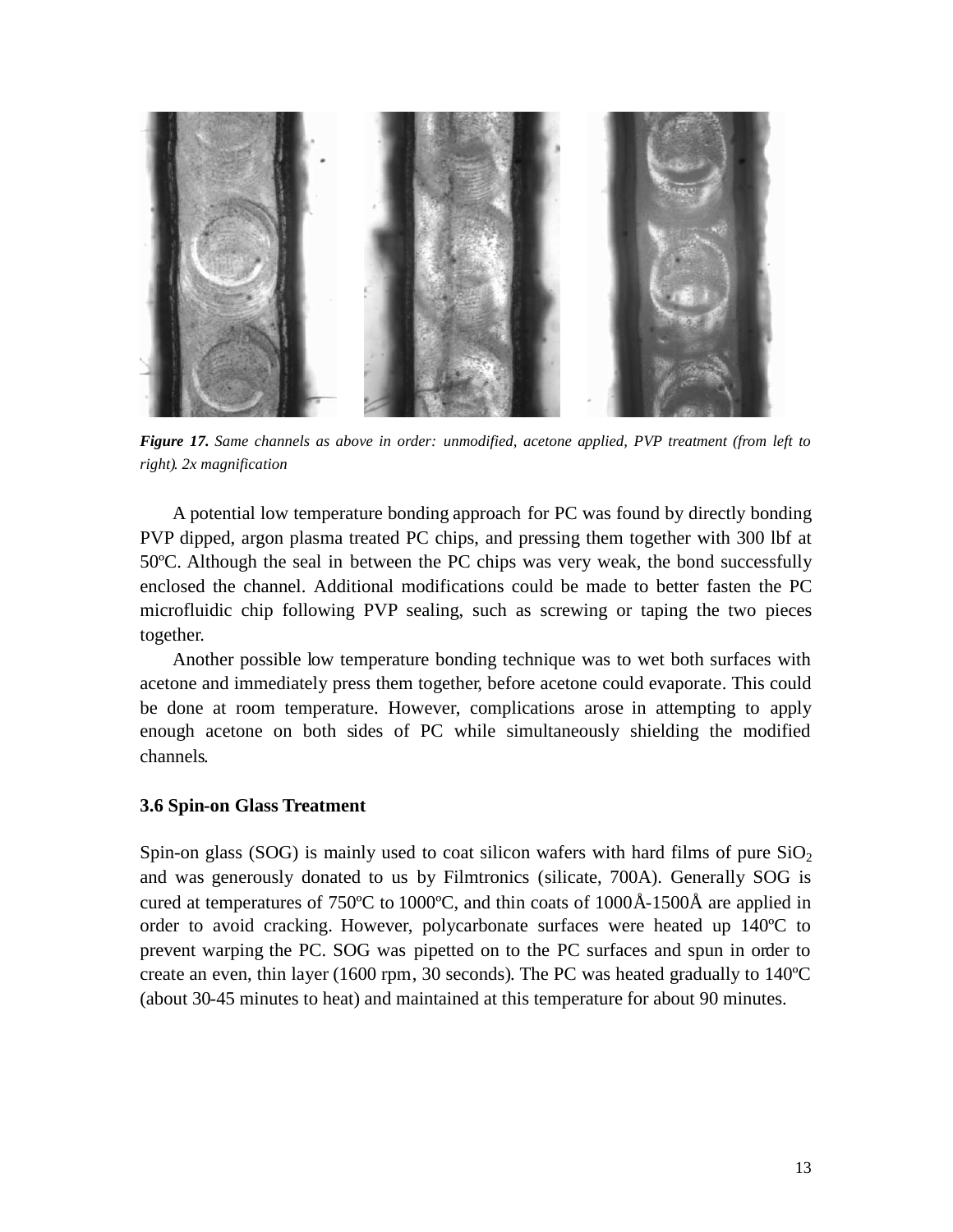

*Figure 18. Ferrofluid slug guided by magnet in between two aqueous dyed liquid in SOG coated PC. Channel held together temporarily by vice.*

Channels treated with SOG displayed similar results as the macroscale glass capillaries. Although the ferrofluid slug left no noticeable film, very slow movements were necessary.

## **4. FUTURE APPLICATIONS OF FERROFLUID VALVE AND PUMP**

### **4.1 Ferro-wax Valve**

Although most of our experiments dealt with ferrofluid as a pumping device, ferro-wax can be applied to function as a prospective valve in microfluidic chips. As shown below, in this mechanism, a heating pad would be required to heat above 80ºC, the region in which the ferro-wax valve will be situated and transfer itself by a magnet. However, with this technique, heat sensitive solutions could not be located in the vicinity of the heating pad.



*Figure 19. Ferro-wax valve prototype design, closed valve (left), open valve (right).*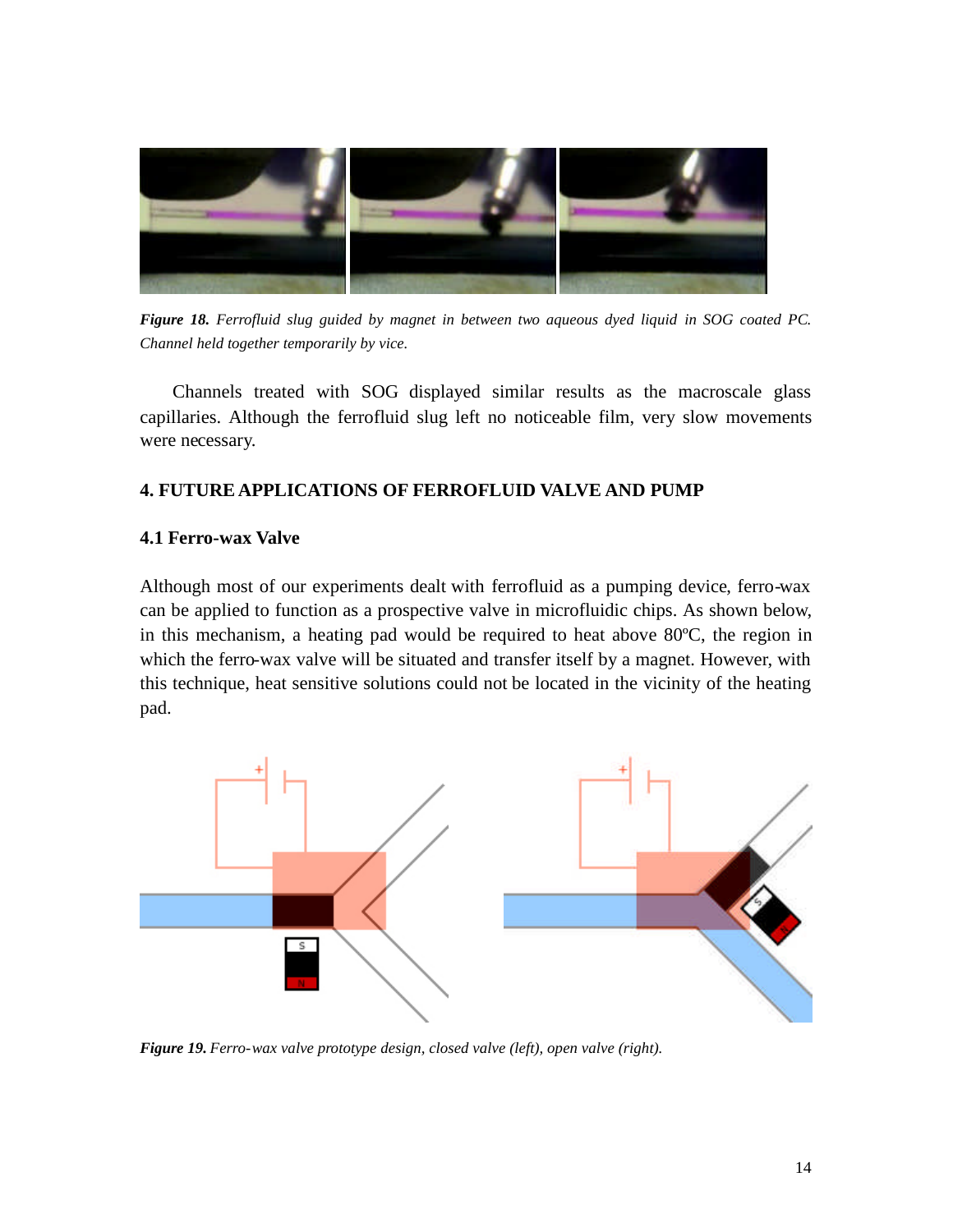## **4.2 Fluid Train**

As modeled in figure 4, ferrofluid can be used to direct fluids separated by immiscible slugs (possibly ferrofluid). In this example, a fluid train operates as a protein detection device utilizing chemiluminescence technology. This cost efficient technology is advantageous for microfluidic devices because it has a high level of sensitivity, does not generate hazardous waste, and the light produced by the chemical reaction lasts for a substantial duration. Such a device could be used to detect a particular protein which may suggest the presence of cancer. First, an aqueous buffer solution slug flows through the section containing immobilized antibodies or a membrane of antibodies directed against the target protein. The second slug contains the sample, possibly a body fluid, being investigated. As the sample flows across the antibody section, corresponding target protein molecules bind to these antibodies if they are present in this sample. To wash out any remaining molecules in the sample not attached to the immobilized antibodies, another buffer flows through this area. Next, tagged antibodies directed against the target protein bind to the available target protein sites, followed by another buffer. Finally, a slug of chemiluminescence detection reagents at the end of the train activates the tagged antibody sites to emit light. Using a camera suitable to detect very low intensity light signals, the light emitted by the chemiluminescent reaction can be captured. If no light is emitted, the target protein was not present in this sample, and the test would yield a negative result. Initially this chemiluminescence procedure was tested on a small piece of membrane outside of the microfluidic device. To test whether ferrofluid had a negative effect on the immobilized biological system, a small amount was applied on the membrane and rinsed off after a few minutes. Even after applying ferrofluid, light was detected from the membrane (this membrane was prepared and known to contain target proteins and their corresponding tagged antibodies). Pictures were taken of the membrane at different exposure times following application of the detection reagents, as seen in figure 20.

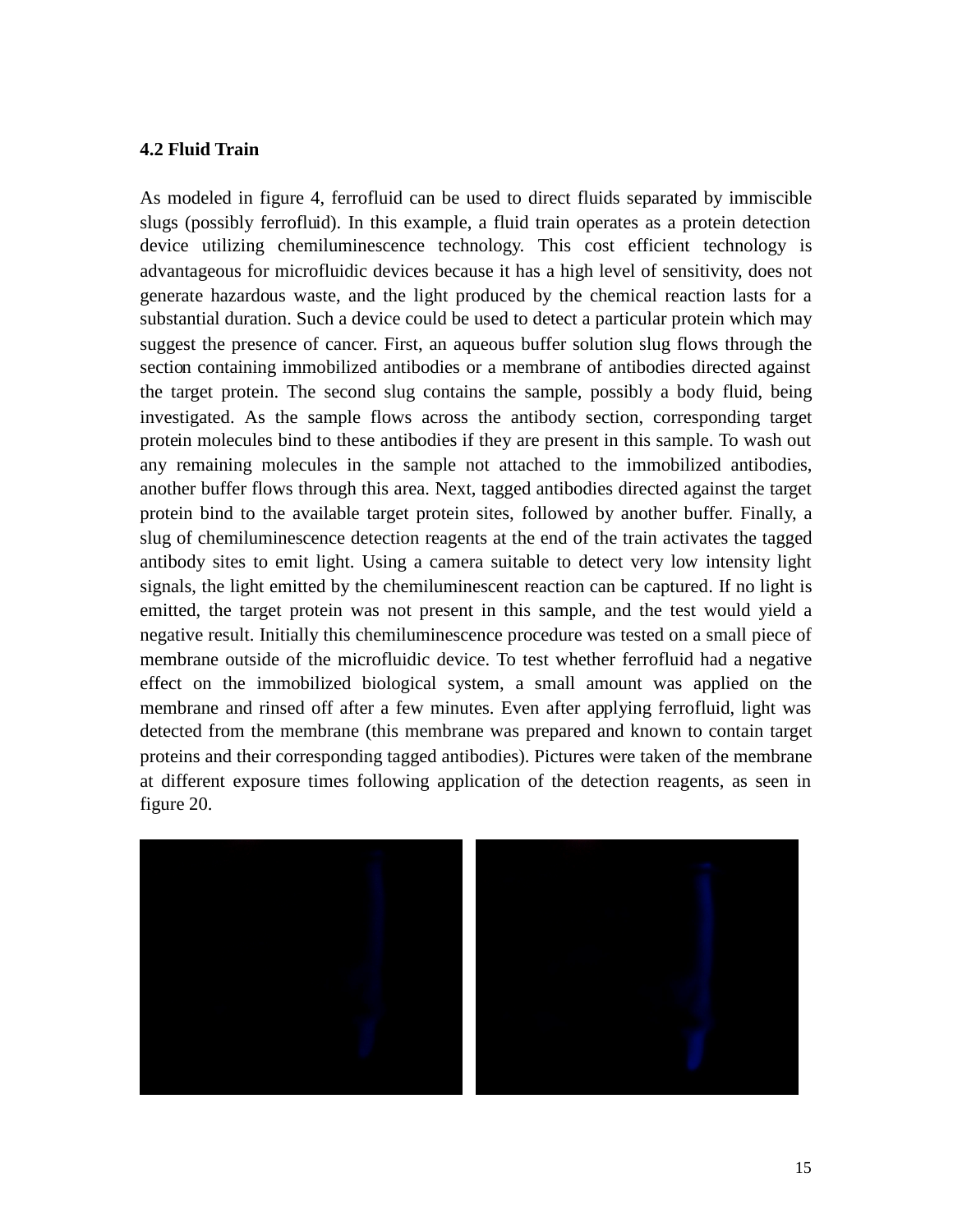

*Figure 20. Membrane with antibodies and chemiluminescence emitting light at 38.2 s exposure (top left), 65.0 s (top right), 182.8 s (bottom left), 423.2 s (bottom right).*

## **5. RESULTS AND DISCUSSION**

Ferrofluid was shown to effectively pump aqueous solutions in a hydrophilized PC channel. Although ferrofluid could also pump in an unmodified PC channel, it coated the walls of the channel, which may be undesirable in a microfluidic device because of contamination of biological entities or inability to see through the surface of the device. Even though this may be true, initial experiments demonstrated that ferrofluid does not adversely affect the chemiluminescence procedure. The most appealing results were found using argon plasma or acetone activation, followed by a coating of PVP solution. Only with this treatment did ferrofluid have the ability to pump successive aqueous solutions and ferrofluid slugs without noticeable leakage. Additionally this treatment could be performed following thermal bonding of the PC chips by flowing acetone in the channel directly followed by PVP solution. For these reasons, fabricating a device that incorporates a fluid train, with the capability of utilizing chemiluminescence for protein detection, shows promise.

### **6. RECOMMENDATIONS**

Although PVP treatment seemed to yield the best ferrofluid pump in polycarbonate channels, the duration of this modification should be tested. Additionally, further experimentation of bonding PC chips using PVP or plasma should be conducted. PVP seemed to seal the chips under certain conditions, but the bond was so weak that supplementary screws or adhesives to fix the two pieces together would be necessary. However, PVP application was only tested following argon plasma or acetone activation. Oxygen plasma also hydrophilizes PC and should therefore be investigated for PVP bonding. Our plasma bonding trials were limited to testing a few different settings, while